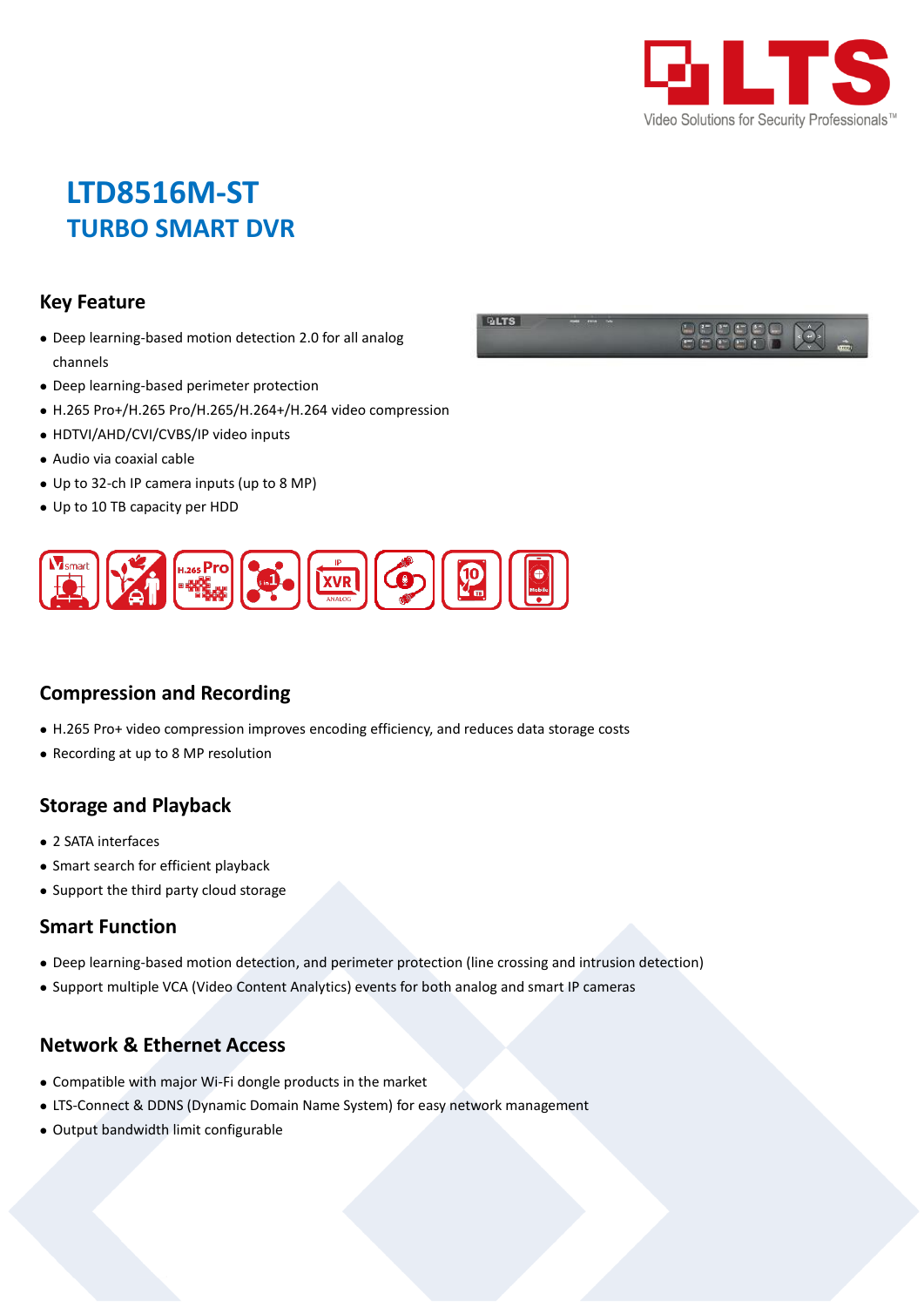

## **Specification**

| <b>Model</b>                            | <b>LTD8516M-ST</b>                                                                      |  |  |  |  |  |
|-----------------------------------------|-----------------------------------------------------------------------------------------|--|--|--|--|--|
| <b>Motion Detection 2.01</b>            |                                                                                         |  |  |  |  |  |
| <b>Human/Vehicle Analysis</b>           | Deep learning-based motion detection 2.0 is enabled by default for all analog channels, |  |  |  |  |  |
|                                         | it can classify human and vehicle, and extremely reduce false alarms caused by objects  |  |  |  |  |  |
|                                         | like leaves and lights;                                                                 |  |  |  |  |  |
|                                         | Quick search by object or event type is supported;                                      |  |  |  |  |  |
| <b>Perimeter Protection<sup>1</sup></b> |                                                                                         |  |  |  |  |  |
| <b>Human/Vehicle Analysis</b>           | Up to 4-ch                                                                              |  |  |  |  |  |
| <b>Recording</b>                        |                                                                                         |  |  |  |  |  |
| <b>Video compression</b>                | H.265 Pro+/H.265 Pro/H.265/H.264+/H.264                                                 |  |  |  |  |  |
|                                         | Main stream:                                                                            |  |  |  |  |  |
|                                         | 8 MP@8 fps/5 MP@12 fps/3K@12 fps/4 MP@15 fps/3 MP@18 fps                                |  |  |  |  |  |
| <b>Encoding resolution</b>              | 1080p/720p/WD1/4CIF/VGA/CIF@25 fps (P)/30 fps (N)                                       |  |  |  |  |  |
|                                         | Sub-stream:                                                                             |  |  |  |  |  |
|                                         | WD1/4CIF/CIF@25 fps (P)/30 fps (N)                                                      |  |  |  |  |  |
| Video bit rate                          | 32 Kbps to 10 Mbps                                                                      |  |  |  |  |  |
| <b>Dual stream</b>                      | Support                                                                                 |  |  |  |  |  |
| <b>Stream type</b>                      | Video, Video & Audio                                                                    |  |  |  |  |  |
| <b>Audio compression</b>                | G.711u                                                                                  |  |  |  |  |  |
| <b>Audio bit rate</b>                   | 64 Kbps                                                                                 |  |  |  |  |  |
| <b>Video and Audio</b>                  |                                                                                         |  |  |  |  |  |
|                                         | 8-ch (up to 24-ch)                                                                      |  |  |  |  |  |
|                                         | Enhanced IP mode on:                                                                    |  |  |  |  |  |
| IP video input <sup>2</sup>             | 16-ch (up to 32-ch), each up to 4 Mbps                                                  |  |  |  |  |  |
|                                         | Up to 8 MP resolution                                                                   |  |  |  |  |  |
|                                         | Support H.265+/H.265/H.264+/H.264 IP cameras                                            |  |  |  |  |  |
| <b>Total bandwidth</b>                  | 128Mbps                                                                                 |  |  |  |  |  |
|                                         | 16-ch                                                                                   |  |  |  |  |  |
| Analog video input                      | BNC interface (1.0 Vp-p, 75 $\Omega$ ), supporting coaxitron connection                 |  |  |  |  |  |
| <b>HDTVI</b> input                      | 8 MP@15 fps, 5 MP@20 fps, 3K@20 fps, 4 MP@30 fps, 4 MP@25 fps, 3 MP@18 fps,             |  |  |  |  |  |
|                                         | 1080p@30 fps, 1080p@25 fps, 720p@60 fps, 720p@50 fps, 720p@30 fps, 720p@25 fps          |  |  |  |  |  |
| <b>AHD input</b>                        | 5 MP@20 fps, 4 MP@25 fps, 4 MP@30 fps, 1080p@25 fps, 1080p@30 fps, 720p@25              |  |  |  |  |  |
|                                         | fps, 720p@30 fps                                                                        |  |  |  |  |  |
| <b>HDCVI input</b>                      | 5 MP@20 fps, 4 MP@25 fps, 4 MP@30 fps, 1080p@25 fps, 1080p@30 fps, 720p@25              |  |  |  |  |  |
|                                         | fps, 720p@30 fps                                                                        |  |  |  |  |  |
| <b>CVBS input</b>                       | PAL/NTSC                                                                                |  |  |  |  |  |
| <b>CVBS</b> output                      | 1-ch, BNC (1.0 Vp-p, 75 Ω),                                                             |  |  |  |  |  |
|                                         | resolution: PAL: 704 × 576, NTSC: 704 × 480                                             |  |  |  |  |  |
| <b>VGA output</b>                       | 1-ch, 1920 × 1080/60Hz, 1280 × 1024/60Hz, 1280 × 720/60Hz, 1024 × 768/60Hz              |  |  |  |  |  |
| <b>HDMI</b> output                      | 1-ch, 4K (3840 × 2160)/30Hz,                                                            |  |  |  |  |  |
|                                         | 2K (2560 × 1440)/60Hz,                                                                  |  |  |  |  |  |
|                                         | 1920 × 1080/60Hz,                                                                       |  |  |  |  |  |
|                                         | 1280 × 1024/60Hz,                                                                       |  |  |  |  |  |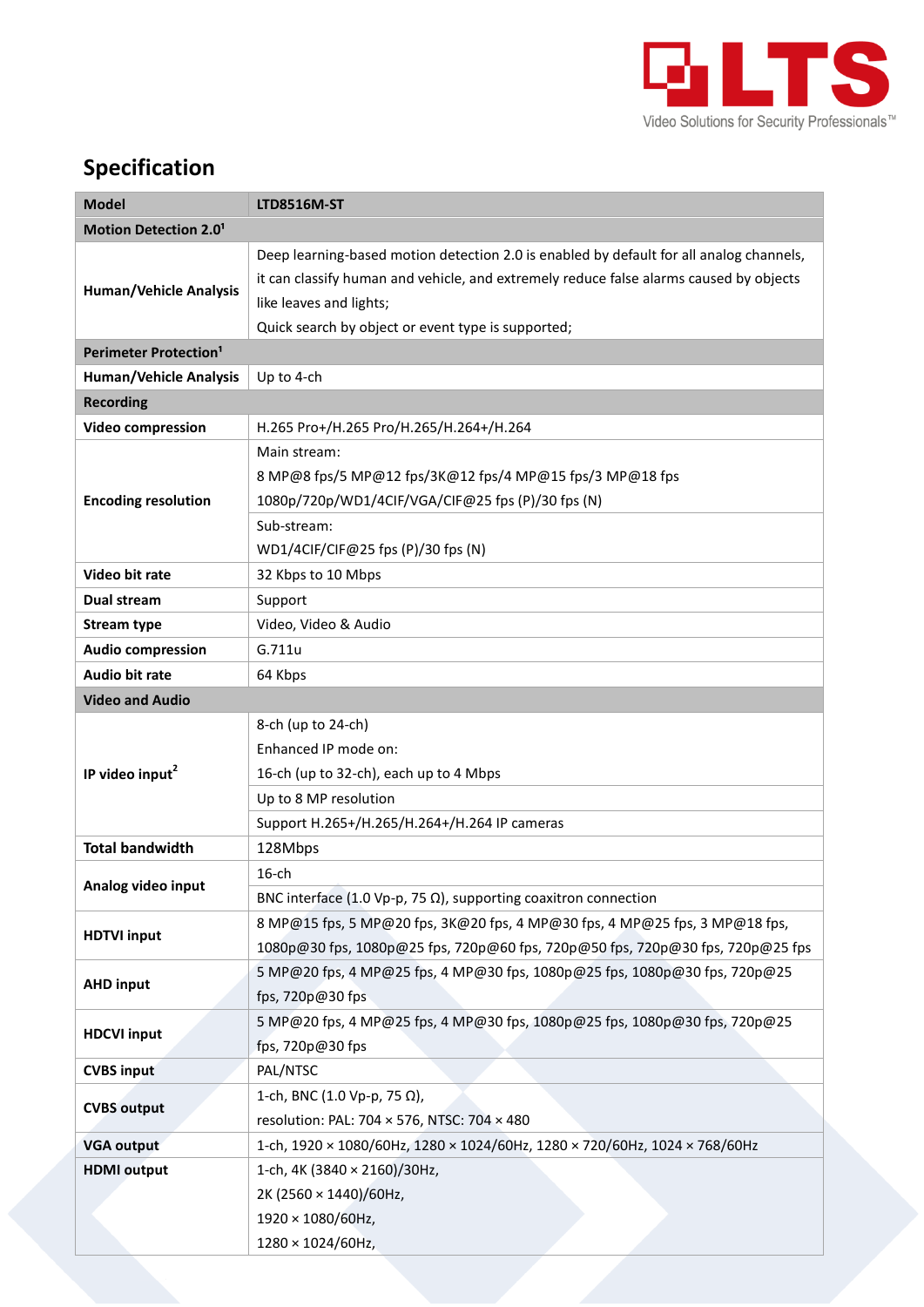

|                                     | 1280 × 720/60Hz,                                                                  |  |  |  |
|-------------------------------------|-----------------------------------------------------------------------------------|--|--|--|
|                                     | $1024 \times 768/60$ Hz                                                           |  |  |  |
| Video output mode                   | HDMI/VGA simultaneous output                                                      |  |  |  |
| Audio input <sup>3</sup>            | 1-ch (up to 16-ch is optional), RCA (2.0 Vp-p, 1 KΩ)                              |  |  |  |
|                                     | 16-ch via coaxial cable                                                           |  |  |  |
| <b>Audio output</b>                 | 1-ch, RCA (Linear, 1 KΩ)                                                          |  |  |  |
| Two-way audio                       | 1-ch, RCA (2.0 Vp-p, 1 KΩ) (using the audio input)                                |  |  |  |
| Synchronous playback                | $16$ -ch                                                                          |  |  |  |
| <b>Network</b>                      |                                                                                   |  |  |  |
| <b>Remote connection</b>            | 128                                                                               |  |  |  |
| <b>Network protocol</b>             | TCP/IP, PPPoE, DHCP, LTS-Connect, DNS, DDNS, NTP, SADP, NFS, iSCSI, UPnP™, HTTPS, |  |  |  |
|                                     | ONVIF                                                                             |  |  |  |
| <b>Network interface</b>            | 1, RJ45 10/100/1000 Mbps self-adaptive Ethernet interface                         |  |  |  |
| Wi-Fi                               | Connectable to Wi-Fi network by Wi-Fi dongle through USB interface                |  |  |  |
| <b>Auxiliary interface</b>          |                                                                                   |  |  |  |
| <b>SATA</b>                         | 2 SATA interfaces                                                                 |  |  |  |
| Capacity                            | Up to 10 TB capacity for each disk                                                |  |  |  |
| Serial interface                    | RS-485 (half-duplex)                                                              |  |  |  |
| <b>USB interface</b>                | Front panel: 1 × USB 2.0                                                          |  |  |  |
|                                     | Rear panel: 1 × USB 3.0                                                           |  |  |  |
| Alarm in/out3                       | N/A (optional to support)                                                         |  |  |  |
| General                             |                                                                                   |  |  |  |
| Power supply                        | 12 VDC, 5 A                                                                       |  |  |  |
| Consumption<br>(without             | $\leq$ 19 W                                                                       |  |  |  |
| HDD)                                |                                                                                   |  |  |  |
| <b>Working temperature</b>          | -10 °C to +55 °C (+14 °F to +131 °F)                                              |  |  |  |
| <b>Working humidity</b>             | 10% to 90%                                                                        |  |  |  |
| Dimension ( $W \times D \times H$ ) | $380 \times 320 \times 48$ mm $(15.0 \times 12.6 \times 1.9$ inch)                |  |  |  |
| <b>Weight (without HDD)</b>         | ≤ 2.1 kg $(4.6 \text{ lb})$                                                       |  |  |  |

#### *Note:*

1: Motion detection 2.0 and perimeter protection cannot be enabled at the same time. Enable one function will make the other one unavailable.

2: Enhanced IP mode might be conflicted with smart events (motion detection 2.0 and perimeter protection) or other functions, please refer to the user manual for details.

3: The number of audio inputs and alarm in/out can be optional. The tag on the package will describe audio input and alarm in/out parameters. For example, "4A+8/4ALM" means your device has 4 audio inputs, 8 alarm inputs and 4 alarm outputs. If your device only has 1 audio input, the tag may not describe it.